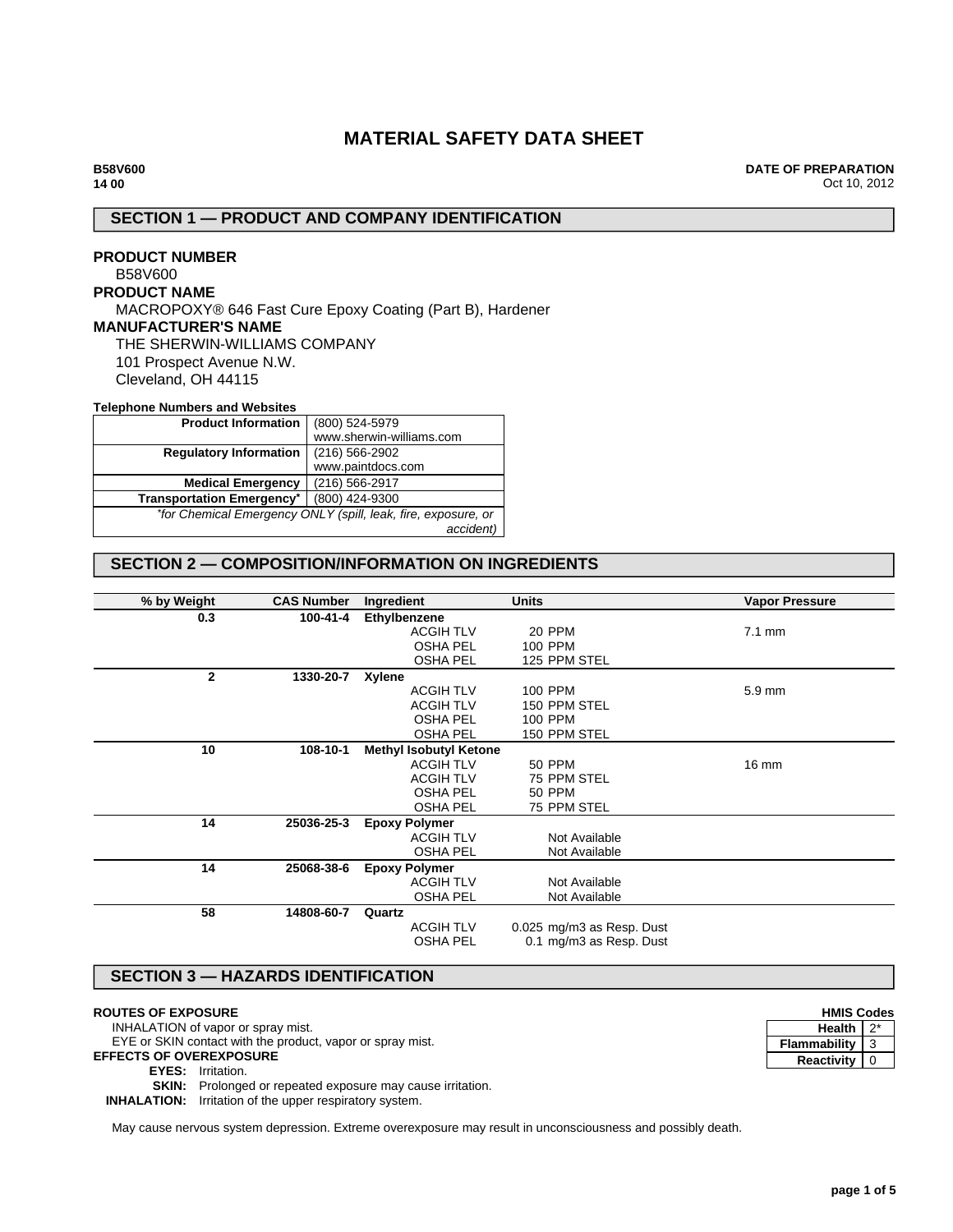Prolonged overexposure to hazardous ingredients in Section 2 may cause adverse chronic effects to the following organs or systems: • the liver

- the urinary system
- the reproductive system

### **SIGNS AND SYMPTOMS OF OVEREXPOSURE**

Headache, dizziness, nausea, and loss of coordination are indications of excessive exposure to vapors or spray mists.

Redness and itching or burning sensation may indicate eye or excessive skin exposure.

#### **MEDICAL CONDITIONS AGGRAVATED BY EXPOSURE**

May cause allergic skin reaction in susceptible persons or skin sensitization.

### **CANCER INFORMATION**

For complete discussion of toxicology data refer to Section 11.

### **SECTION 4 — FIRST AID MEASURES**

**EYES:** Flush eyes with large amounts of water for 15 minutes. Get medical attention.

7.5

- **SKIN:** Wash affected area thoroughly with soap and water.
	- If irritation persists or occurs later, get medical attention.
	- Remove contaminated clothing and launder before re-use.

**INHALATION:** If affected, remove from exposure. Restore breathing. Keep warm and quiet.

**INGESTION:** Do not induce vomiting. Get medical attention immediately.

### **SECTION 5 — FIRE FIGHTING MEASURES**

| FLASH POINT |  | <b>FLAMMABILITY CLASSIFICATION</b> |
|-------------|--|------------------------------------|

RED LABEL -- Flammable, Flash below 100 °F (38 °C)

**EXTINGUISHING MEDIA**

73 °F PMCC

Carbon Dioxide, Dry Chemical, Foam

#### **UNUSUAL FIRE AND EXPLOSION HAZARDS**

Closed containers may explode when exposed to extreme heat.

1.0

Application to hot surfaces requires special precautions.

During emergency conditions overexposure to decomposition products may cause a health hazard. Symptoms may not be immediately apparent. Obtain medical attention.

### **SPECIAL FIRE FIGHTING PROCEDURES**

Full protective equipment including self-contained breathing apparatus should be used.

Water spray may be ineffective. If water is used, fog nozzles are preferable. Water may be used to cool closed containers to prevent pressure build-up and possible autoignition or explosion when exposed to extreme heat.

## **SECTION 6 — ACCIDENTAL RELEASE MEASURES**

### **STEPS TO BE TAKEN IN CASE MATERIAL IS RELEASED OR SPILLED**

Remove all sources of ignition. Ventilate the area.

Remove with inert absorbent.

## **SECTION 7 — HANDLING AND STORAGE**

### **STORAGE CATEGORY**

#### DOL Storage Class IC

### **PRECAUTIONS TO BE TAKEN IN HANDLING AND STORAGE**

Contents are FLAMMABLE. Keep away from heat, sparks, and open flame.

During use and until all vapors are gone: Keep area ventilated - Do not smoke - Extinguish all flames, pilot lights, and heaters - Turn off stoves, electric tools and appliances, and any other sources of ignition.

Consult NFPA Code. Use approved Bonding and Grounding procedures.

Keep container closed when not in use. Transfer only to approved containers with complete and appropriate labeling. Do not take internally. Keep out of the reach of children.

## **SECTION 8 — EXPOSURE CONTROLS/PERSONAL PROTECTION**

### **PRECAUTIONS TO BE TAKEN IN USE**

#### Use only with adequate ventilation.

Avoid contact with skin and eyes. Avoid breathing vapor and spray mist.

Wash hands after using.

This coating may contain materials classified as nuisance particulates (listed "as Dust" in Section 2) which may be present at hazardous levels only during sanding or abrading of the dried film. If no specific dusts are listed in Section 2, the applicable limits for nuisance dusts are ACGIH TLV 10 mg/m3 (total dust), 3 mg/m3 (respirable fraction), OSHA PEL 15 mg/m3 (total dust), 5 mg/m3 (respirable fraction).

### **VENTILATION**

Local exhaust preferable. General exhaust acceptable if the exposure to materials in Section 2 is maintained below applicable exposure limits. Refer to OSHA Standards 1910.94, 1910.107, 1910.108.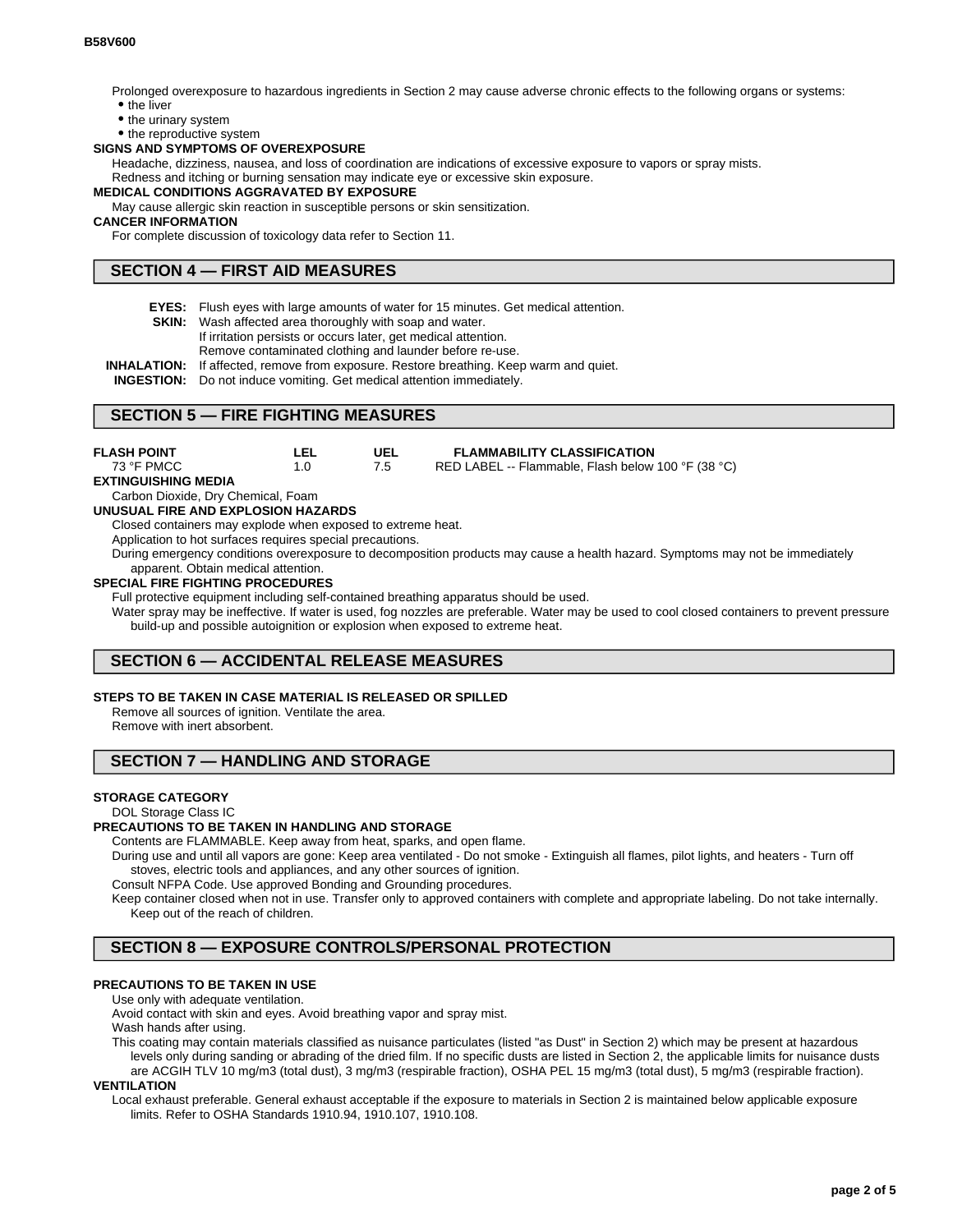#### **RESPIRATORY PROTECTION**

If personal exposure cannot be controlled below applicable limits by ventilation, wear a properly fitted organic vapor/particulate respirator approved by NIOSH/MSHA for protection against materials in Section 2.

When sanding or abrading the dried film, wear a dust/mist respirator approved by NIOSH/MSHA for dust which may be generated from this product, underlying paint, or the abrasive.

### **PROTECTIVE GLOVES**

Wear gloves which are recommended by glove supplier for protection against materials in Section 2.

### **EYE PROTECTION**

Wear safety spectacles with unperforated sideshields.

### **OTHER PROTECTIVE EQUIPMENT**

Use of barrier cream on exposed skin is recommended.

### **OTHER PRECAUTIONS**

This product must be mixed with other components before use. Before opening the packages, READ AND FOLLOW WARNING LABELS ON ALL COMPONENTS.

Intentional misuse by deliberately concentrating and inhaling the contents can be harmful or fatal.

## **SECTION 9 — PHYSICAL AND CHEMICAL PROPERTIES**

| <b>PRODUCT WEIGHT</b> 13.46 lb/gal                         |       | 1612 g/l                                                     |  |  |
|------------------------------------------------------------|-------|--------------------------------------------------------------|--|--|
| <b>SPECIFIC GRAVITY 1.62</b>                               |       |                                                              |  |  |
| <b>BOILING POINT</b> 237 - 292 °F                          |       | 113 - 144 °C                                                 |  |  |
| <b>MELTING POINT</b> Not Available                         |       |                                                              |  |  |
| <b>VOLATILE VOLUME</b> 24%                                 |       |                                                              |  |  |
| <b>EVAPORATION RATE</b> Slower than                        |       |                                                              |  |  |
|                                                            | ether |                                                              |  |  |
| <b>VAPOR DENSITY</b> Heavier than air                      |       |                                                              |  |  |
| <b>SOLUBILITY IN WATER</b> Not Available                   |       |                                                              |  |  |
| VOLATILE ORGANIC COMPOUNDS (VOC Theoretical - As Packaged) |       |                                                              |  |  |
|                                                            |       | 1.63 lb/gal 196 g/l Less Water and Federally Exempt Solvents |  |  |
| 1.63 lb/gal 196 g/l Emitted VOC                            |       |                                                              |  |  |
|                                                            |       |                                                              |  |  |

## **SECTION 10 — STABILITY AND REACTIVITY**

**STABILITY — Stable CONDITIONS TO AVOID** None known. **INCOMPATIBILITY** None known. **HAZARDOUS DECOMPOSITION PRODUCTS** By fire: Carbon Dioxide, Carbon Monoxide **HAZARDOUS POLYMERIZATION** Will not occur

## **SECTION 11 — TOXICOLOGICAL INFORMATION**

#### **CHRONIC HEALTH HAZARDS**

Reports have associated repeated and prolonged overexposure to solvents with permanent brain and nervous system damage. Ethylbenzene is classified by IARC as possibly carcinogenic to humans (2B) based on inadequate evidence in humans and sufficient evidence in laboratory animals. Lifetime inhalation exposure of rats and mice to high ethylbenzene concentrations resulted in increases in certain types of cancer, including kidney tumors in rats and lung and liver tumors in mice. These effects were not observed in animals exposed to lower concentrations. There is no evidence that ethylbenzene causes cancer in humans.

Crystalline Silica (Quartz, Cristobalite) is listed by IARC and NTP. Long term exposure to high levels of silica dust, which can occur only when sanding or abrading the dry film, may cause lung damage (silicosis) and possibly cancer.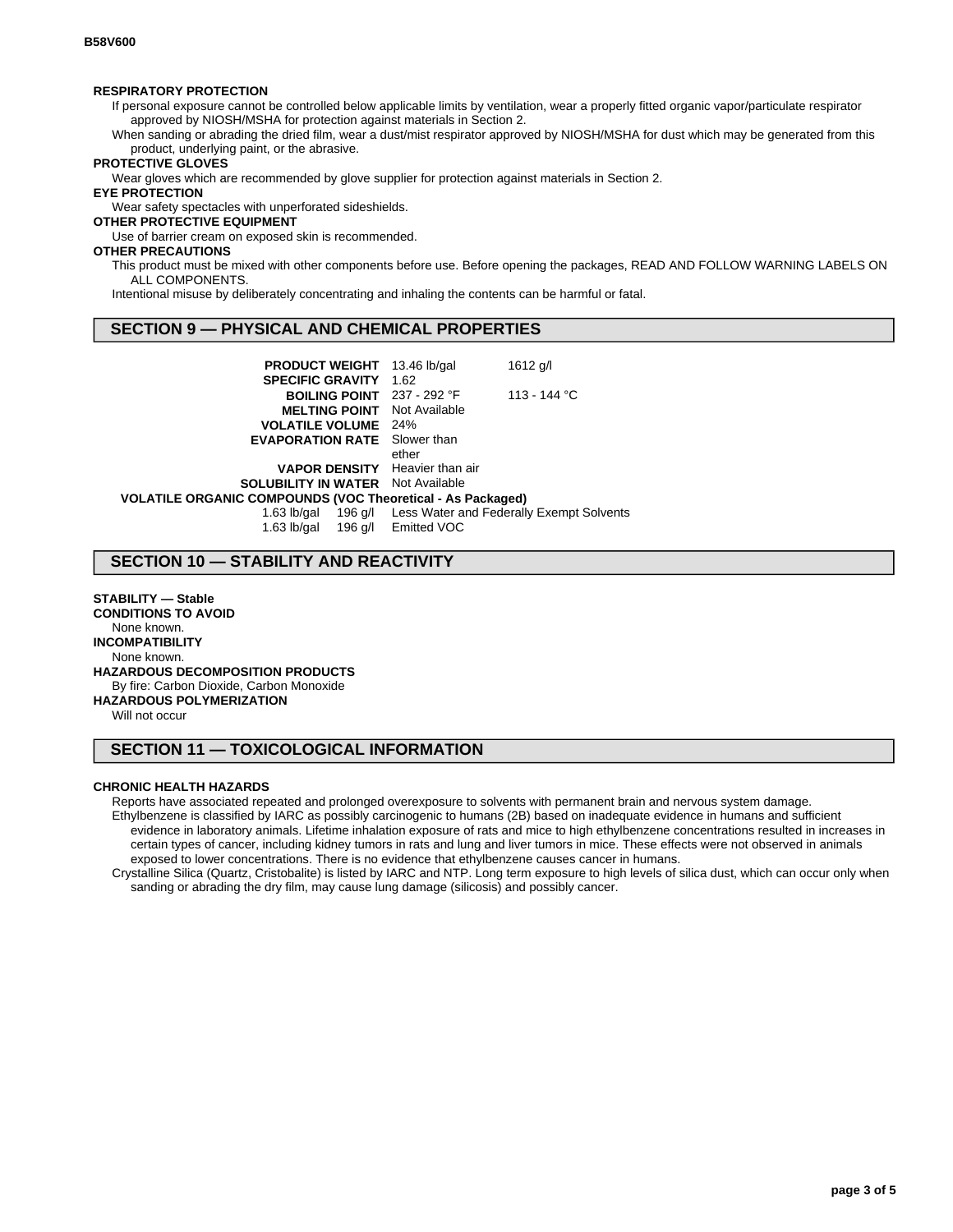### **TOXICOLOGY DATA**

| <b>CAS No.</b> | <b>Ingredient Name</b>        |          |     |               |  |
|----------------|-------------------------------|----------|-----|---------------|--|
| 100-41-4       | Ethylbenzene                  |          |     |               |  |
|                |                               | LC50 RAT | 4HR | Not Available |  |
|                |                               | LD50 RAT |     | 3500 mg/kg    |  |
| 1330-20-7      | Xylene                        |          |     |               |  |
|                |                               | LC50 RAT | 4HR | 5000 ppm      |  |
|                |                               | LD50 RAT |     | 4300 mg/kg    |  |
| 108-10-1       | <b>Methyl Isobutyl Ketone</b> |          |     |               |  |
|                |                               | LC50 RAT | 4HR | Not Available |  |
|                |                               | LD50 RAT |     | 2080 mg/kg    |  |
| 25036-25-3     | <b>Epoxy Polymer</b>          |          |     |               |  |
|                |                               | LC50 RAT | 4HR | Not Available |  |
|                |                               | LD50 RAT |     | Not Available |  |
| 25068-38-6     | <b>Epoxy Polymer</b>          |          |     |               |  |
|                |                               | LC50 RAT | 4HR | Not Available |  |
|                |                               | LD50 RAT |     | Not Available |  |
| 14808-60-7     | Quartz                        |          |     |               |  |
|                |                               | LC50 RAT | 4HR | Not Available |  |
|                |                               | LD50 RAT |     | Not Available |  |
|                |                               |          |     |               |  |

## **SECTION 12 — ECOLOGICAL INFORMATION**

### **ECOTOXICOLOGICAL INFORMATION**

No data available.

## **SECTION 13 — DISPOSAL CONSIDERATIONS**

#### **WASTE DISPOSAL METHOD**

Waste from this product may be hazardous as defined under the Resource Conservation and Recovery Act (RCRA) 40 CFR 261.

Waste must be tested for ignitability to determine the applicable EPA hazardous waste numbers.

Incinerate in approved facility. Do not incinerate closed container. Dispose of in accordance with Federal, State/Provincial, and Local regulations regarding pollution.

## **SECTION 14 — TRANSPORT INFORMATION**

Multi-modal shipping descriptions are provided for informational purposes and do not consider container sizes. The presence of a shipping description for a particular mode of transport (ocean, air, etc.), does not indicate that the product is packaged suitably for that mode of transport. All packaging must be reviewed for suitability prior to shipment, and compliance with the applicable regulations is the sole responsibility of the person offering the product for transport.

#### **US Ground (DOT)**

5 Liters (1.3 Gallons) and Less may be Classed as LTD. QTY. OR ORM-D Larger Containers are Regulated as:

UN1263, PAINT RELATED MATERIAL, 3, PG III, (ERG#128)

#### **DOT (Dept of Transportation) Hazardous Substances & Reportable Quantities**

- Methyl isobutyl ketone 5000 lb RQ
- Xylenes (isomers and mixture) 100 lb RQ

#### **Bulk Containers may be Shipped as (check reportable quantities):**

UN1263, PAINT RELATED MATERIAL, 3, PG III, (ERG#128)

#### **Canada (TDG)**

UN1263, PAINT RELATED MATERIAL, CLASS 3, PG III, LIMITED QUANTITY, (ERG#128)

### **IMO**

5 Liters (1.3 Gallons) and Less may be Shipped as Limited Quantity. UN1263, PAINT RELATED MATERIAL, CLASS 3, PG III, (23 C c.c.), EmS F-E, S-E, ADR (D/E)

### **IATA/ICAO**

UN1263, PAINT RELATED MATERIAL, 3, PG III

### **SECTION 15 — REGULATORY INFORMATION**

### **SARA 313 (40 CFR 372.65C) SUPPLIER NOTIFICATION**

| <b>CAS No.</b> | <b> CHEMICAL/COMPOUND</b> | % by WT | <b>I</b> % Element |
|----------------|---------------------------|---------|--------------------|
| 100-41-4       | Ethylbenzene              | 0.3     |                    |
| 1330-20-7      | Xvlene                    |         |                    |
| 108-10-1       | Methyl Isobutyl Ketone    |         |                    |

### **CALIFORNIA PROPOSITION 65**

WARNING: This product contains chemicals known to the State of California to cause cancer and birth defects or other reproductive harm.